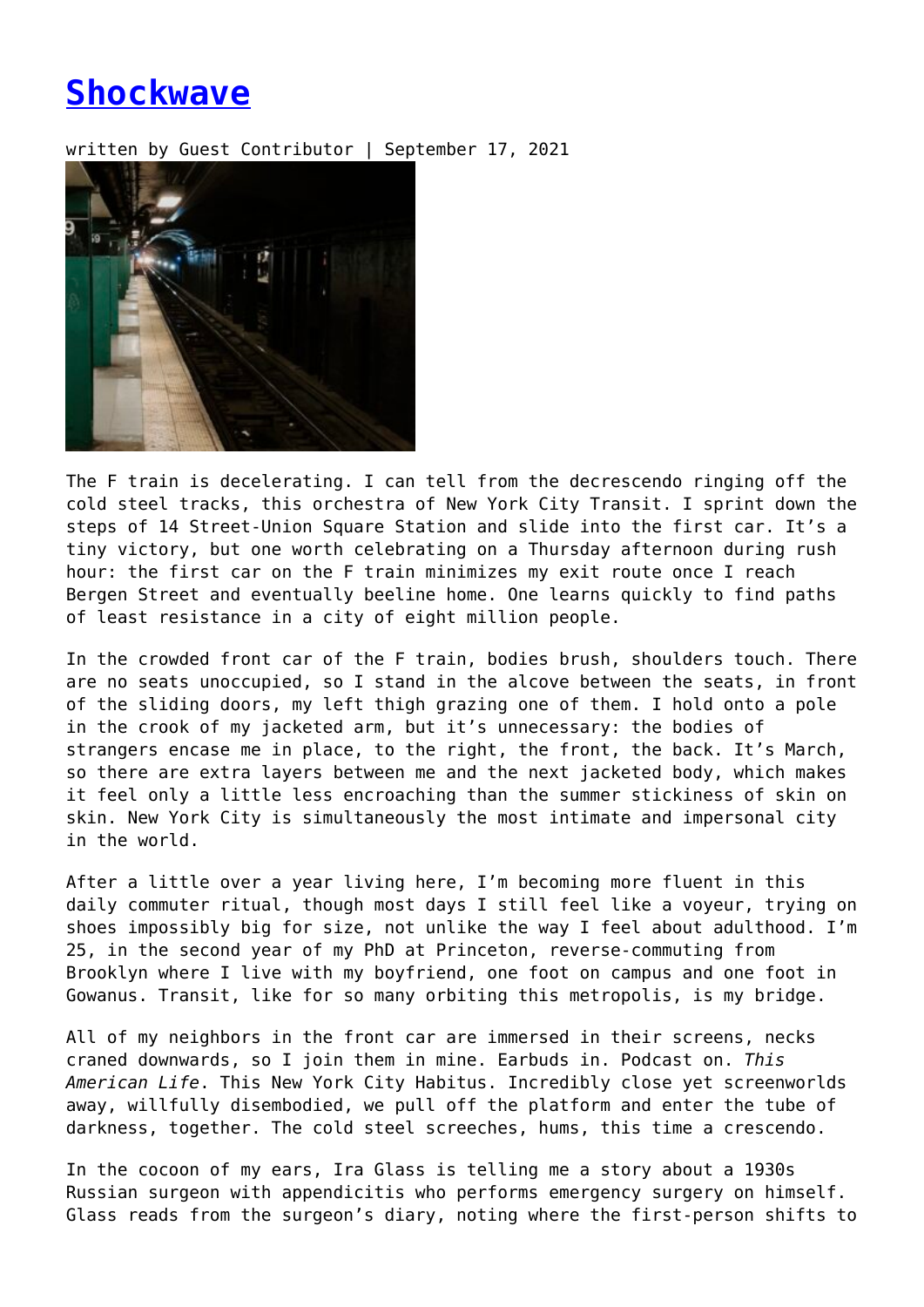the third; the "*I*" surgeon becomes the "*he*" patient. In the first-person, the surgeon describes how, deprived of his usual facilities of direct sight, he works mostly by touch. He makes a cut into the third- person patient, which was always already himself.

I close my eyes, trying to envision it all—the compromised line of sight from one's own eyes to one's own abdomen, what it must feel like to take scalpel to one's own flesh. Does the tension of knife against layers of skin, fat, muscle, somehow tell you how far you have cut? How far you have left to go? Before you go too far?

Glass is describing the tentacular anatomy of the appendix and intestines, and I am completely enraptured in the surgery, when a sound thunders from somewhere to my left. I don't hear it as much as I feel it: it seems to be emanating from the train's door panels to my immediate left, the cold steel sending reverberations through my left thigh. The best possible description I can think of is: *corporeal thud*.

What I do hear are the "*ohhh's*" rippling like a shockwave down the car. The cold steel decrescendos once again, screeching to a halt.

Either something hit us, or we hit something. The door quiver continues to echo through my bones, like a shiver that cannot be quelled, despite my heavy down coat.

The conductor's Long Island accent rasps thickly over the subway's PA system in what may as well have been an automated recording. "Due to an issue with the track, we will be stopped momentarily. Apologies for the inconvenience. After an investigation we will resume service."

A familiar dread starts to bubble up beneath my skin. First, the rising lump in my airway. The quickening pulse. The sudden feeling that I must remove my hat, my scarf, my coat. The oppressive heat. And here come the sweating palms, as if on cue. *Look up. So much space between you and the ceiling. Name 5 things you can see, 4 things you can hear, 3 things you can smell…*

*Not now, please,* I silently berate myself. But wishing claustrophobia away only emboldens the beast. It's a predictable response, one I'm intimately familiar with, an instinct seeded in childhood, perhaps partially inherited. Was it my father's, his stories of claustrophobia from inside the belly of countless MRI machines? Or my mother's, her hand gripping so tightly it almost hurt, dragging seven-year-old me wordlessly in panic through thickly bodied crowds of a Las Vegas casino to the exit? In any case, it announces itself in my synapses when cornered, enclosed. A jammed bathroom door. An old hand-cranked elevator. During any subway stop occurring unannounced between platforms. Like now. *Get. Out.* It screams.

Except for that I can't. The doors are locked and we're nowhere near the next station. I check my phone for a signal: no service. No Exit.

My attempts to hide my growing panic are futile. My shoulder-brushingneighbor to the right, a woman with curler-roll bangs, seems to have noticed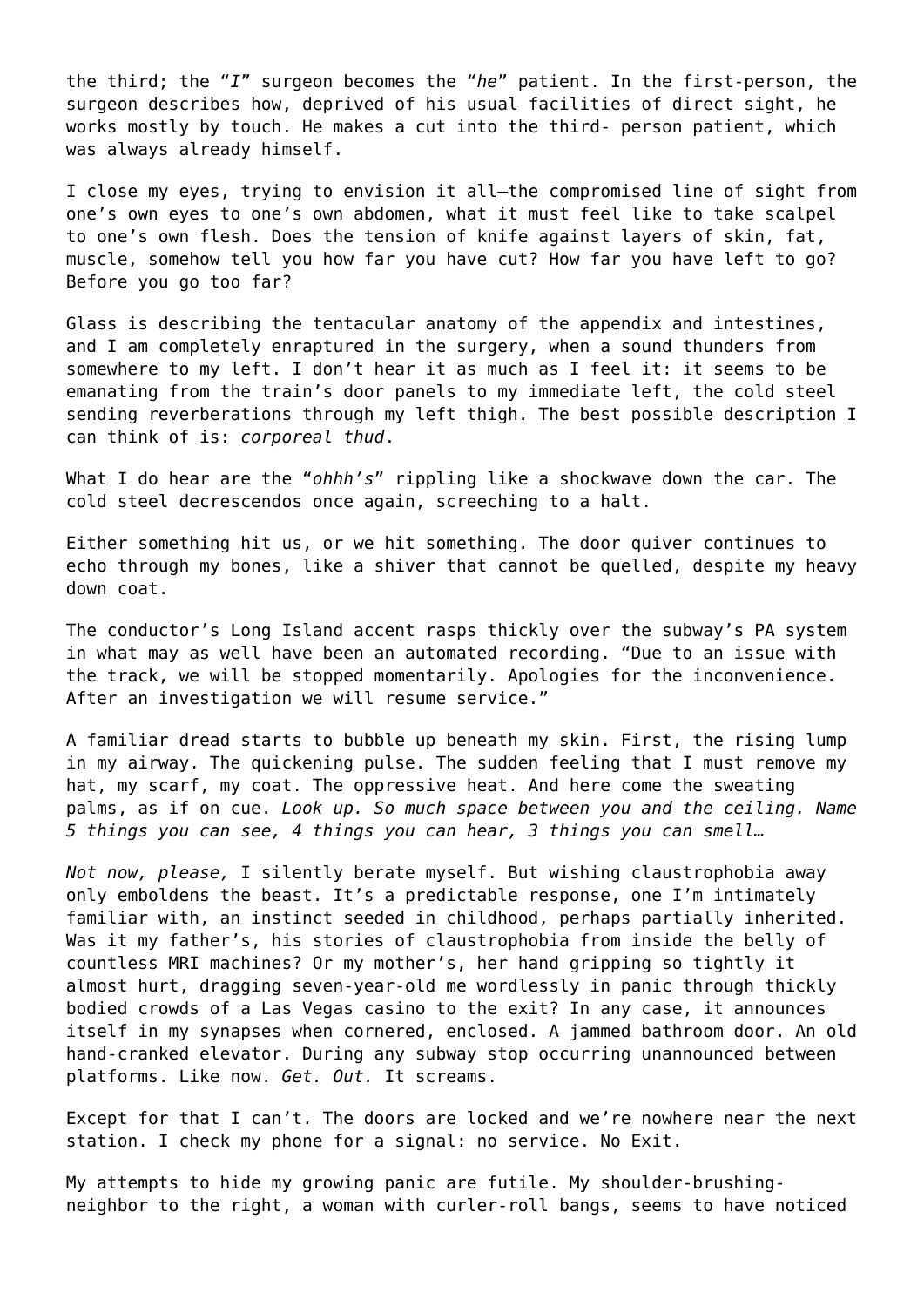my silent wrestling match with distress. She looks at me with searching eyes through her horn-rimmed glasses. "Where do you live?"

"Brooklyn. You?" Gulp. I scan my surroundings like my therapist has told me to do when the panic hits. A pocket here. Look at the laces on those boots. So much space between me and this door. Right?

"Upper West Side." She pauses, searching me again. "Are you from here?" "Well no, I'm originally from Oregon."

"Aha," she chuckles as if the very fact of it explains everything. "Not much of this in Oregon, is there?" I manage a feeble smile. My lower lip wobbles. "Wendy," she says. "Allie," I nod. Wendy offers a steady stream of conversational questions, as if we were sitting down for coffee on a blind date. I have to admit they transport me, despite their tedium, if only for brief moments. After awhile, I start to wonder if Wendy is not only trying to occupy me, but also herself.

Wendy's questions cannot keep me from incessantly checking my watch. Twenty minutes have passed. The air conditioner has turned off and my sweat glands have turned on. The lights in the cabin dim, compressing the space between me, the door, and the ceiling. The air feels heavy. I notice I'm now not the only uneasy one. For some reason our individual screenworlds have lost their allure. More are looking up, gazing worriedly, though avoiding sustained eye contact. "What the hell is this?" someone wonders aloud, giving voice to our collective confusion. Other speculations start to circulate, murmurs about what exactly it was that collided with the door. *How long does it take before we're all breathing in each other's' carbon dioxide?* I muse to myself, joining the chorus. *No, intrusive thoughts* (labeling them helps, I'm told). *Stop. Keep up the small talk with Wendy From The Upper West Side.*

In his one-act existentialist tragedy, *No Exit,* Jean-Paul Sartre writes about three individuals trapped in confinement together in Hell. Although Hell, in this case, appears to be a drawing room ornately styled in the image of the French Second Empire, with unopenable doors and unrelentless lighting. Torture, we come to find in the exchange among these trapped souls, is not the circumstance but the unremitting gaze of others. Hell is not a place made by an unfathomable and spiteful God but rather, as the line famously goes, "Hell is other people."

\*

Being stuck does something to the gaze of others, as it does to the gaze of the self, and the self being gazed upon. As an exasperated Inez puts it in Sartre's Hell, "*Your silence clamors in my ears. You can nail up your mouth, cut your tongue out—but you can't prevent your being there. Can you stop your thoughts? I hear them ticking away like a clock, tick-tock, tick-tock, and I'm certain you hear mine… you're everywhere, and every sound comes to me*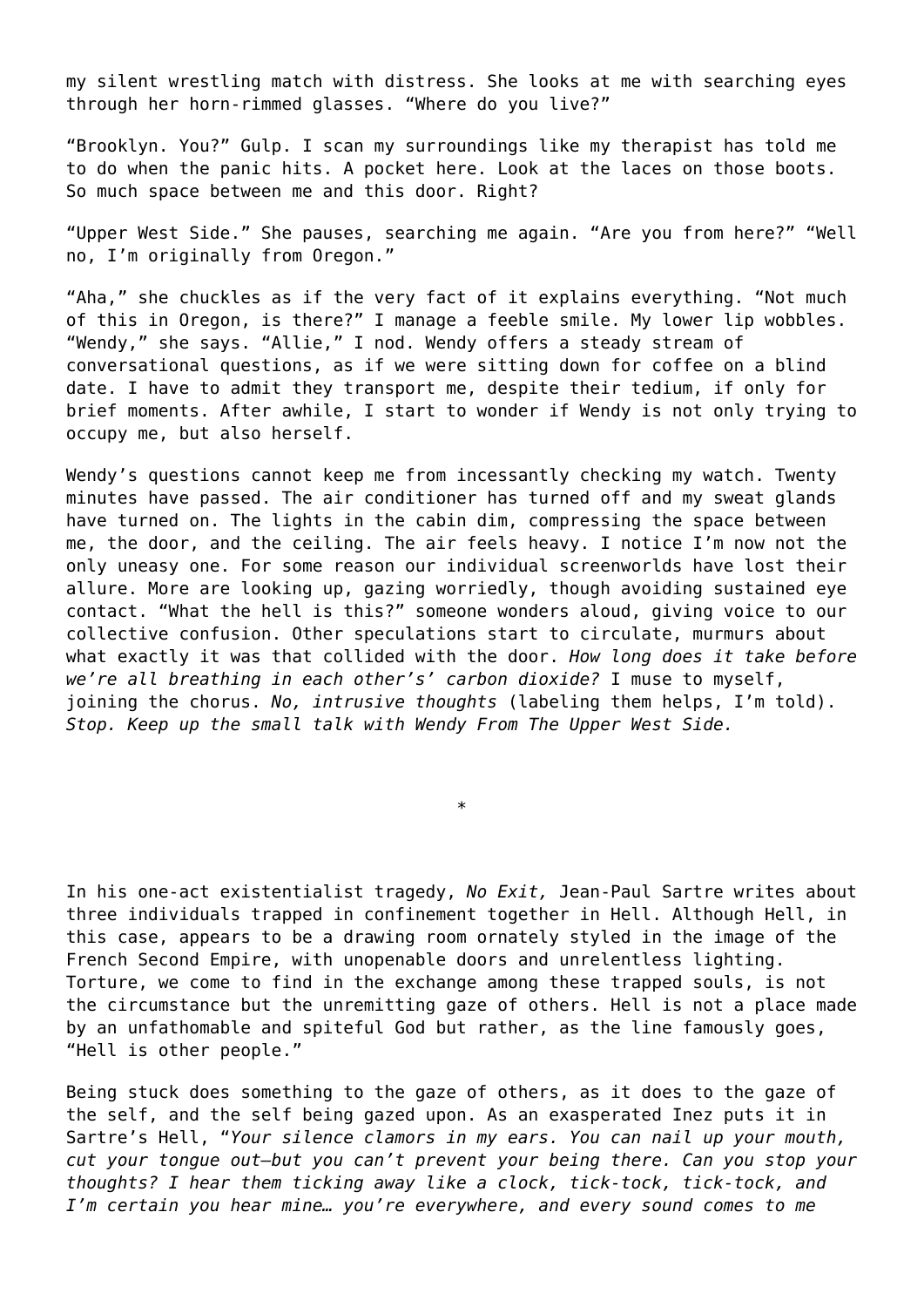*soiled, because you've intercepted it on its way.*" Gaze is not confined to eyesight but rather to proximity, made suffocating by the inability to escape—the felt heat of another body, their deafening silence.

And yet. There is also something to this soiling of shared experience, the interception itself. In the way it passes through one on its way to the other. In the way that sharing in an impossible experience breathes it into life, witnessing one another in an inhospitable, uncanny, inescapable situation, by the simple fact of sharing space and time.

In Sartre's Hell, the collective sublimates the individual. Even one's own consciousness becomes permeable, inhabitable, by another. There is no separate. The third person becomes the first, and back again.

Here in the front car of the F train, I welcome this blurring. The presence of others offers an opening, an escape from my own body clamoring to escape itself. Wendy's conversation steals me from my personal claustrophobic hell; other passengers' speculations confirm our shared surreal reality. Witnessing collectively the scene—and one another—unfolding before our eyes, we share an unspoken and bizarre sense that something is coming undone.

\*

Flashlights begin to dance like strobes on the subway's windows. They illuminate the cavernous walls carved deep under the streets of Manhattan over a century ago. I wonder how many rats are scattering between the steel rails beneath my feet.

We have new neighbors in the front car, now. People in dark blue garb with shiny silver badges engraved with the letters "NYPD" walk up and down the car. Others with slightly heavier, more utilitarian gray coats with the letters "NYFD" sewn down the arm, too. Sweat drips down their brows, their foreheads, their cheeks.

The word must have come from someone, or maybe even from the collective body of the front car itself, but in any case, it hangs over all of us like a sentencing: "*Decapitated*."

I struggle to place this word—*decapitated*—with previous contexts I had heard it— *beheading? torture? the fate of Henry the VIII's second wife Anne Boleyn, accused of adultery and witchcraft?*—into the subway tunnel and into the car. It takes me a moment to realize that this sentence contained in one word was also a descriptor. Explaining a cause for our sudden halt.

Some scream, upon hearing it. Others wail. A few flock to the windows, craning necks and heads to peer out. I watch them and close my eyes. My own head feels as if it is floating in some nebulous space above my body,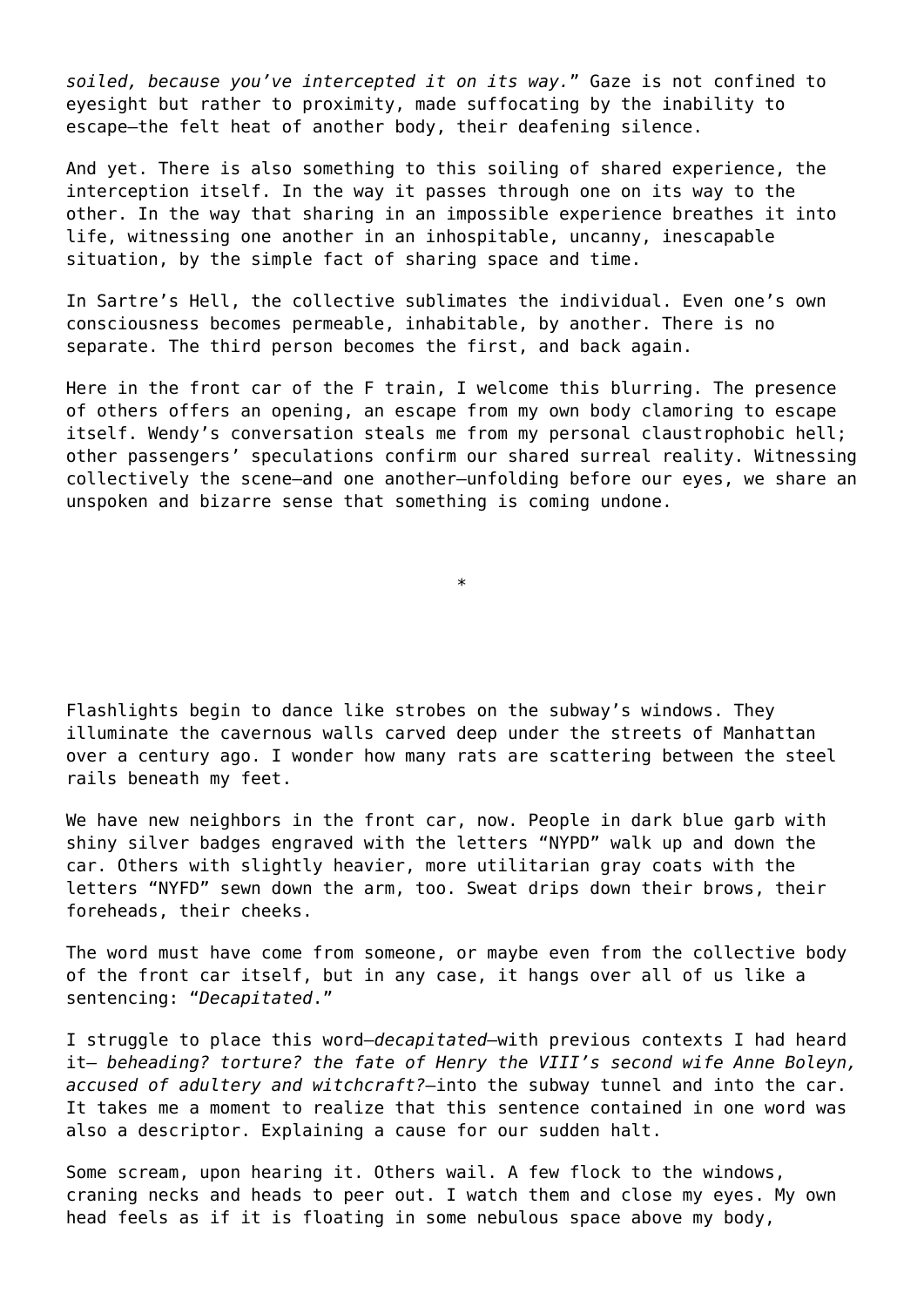watching the scene from above with disembodied distance. The corporeal thud reverberates in my left thigh like an aftershock.

"There has been a customer injury. We are waiting for EMS and the NYPD to arrive on scene." The Long Island accent on the loudspeaker narrates the scene unfolding before our very eyes.

"A customer *injury*? That's one way to put it," a man scoffs. I taste steel in my mouth as my stomach sinks.

"There has been a customer injury…" The Long Island accent continues. I don't catch much else of what it has to say, except the word, "Evacuate."

\*

What does it mean to witness? Or rather, to *bear* witness? The word itself, witness, is both noun and verb. As noun, it describes a person who testifies to a fact or event, this knowledge garnered from personal experience. In its verb form, it is something an individual *does* by virtue of their physical presence and faculties of observation. In the realm of witnessing, the visual is often privileged over all other senses. *Eye*witnesses are called to the stand to testify (not, as it were, thigh-witnesses).

But in the absence of a clear line of sight, as in the dark caverns of the New York City Subway, the hierarchy of the visual fails to hold. Other senses fill in. Not unlike the Russian surgeon, for whom touch provided information to remove the internal source of rupture within, to suture himself back up again. A sensorial witnessing.

Just as the limits of my own witnessing transcend the limits of my own corpus, entering the realm of the collective, so too do the limits of my sight. They are outsourced to the quivering thigh, the other coated bodies still holding me in place, the corporeal thud still ringing in my ears. Sensory cues take up residence in the body; stitched together, however crooked and imperfectly. Experience becomes evidence, even if inconclusive. It does not need to be seen to be known. But knowing, like sight, has its own limits.

Gloved canvas hands of an NYFD firefighter firmly grab my upper arm. They lead me to the front of the car, into the driver's cabin. Another canvasgloved hand meets my own and helps me step out of the driver's door and onto the tracks below.

 $\ast$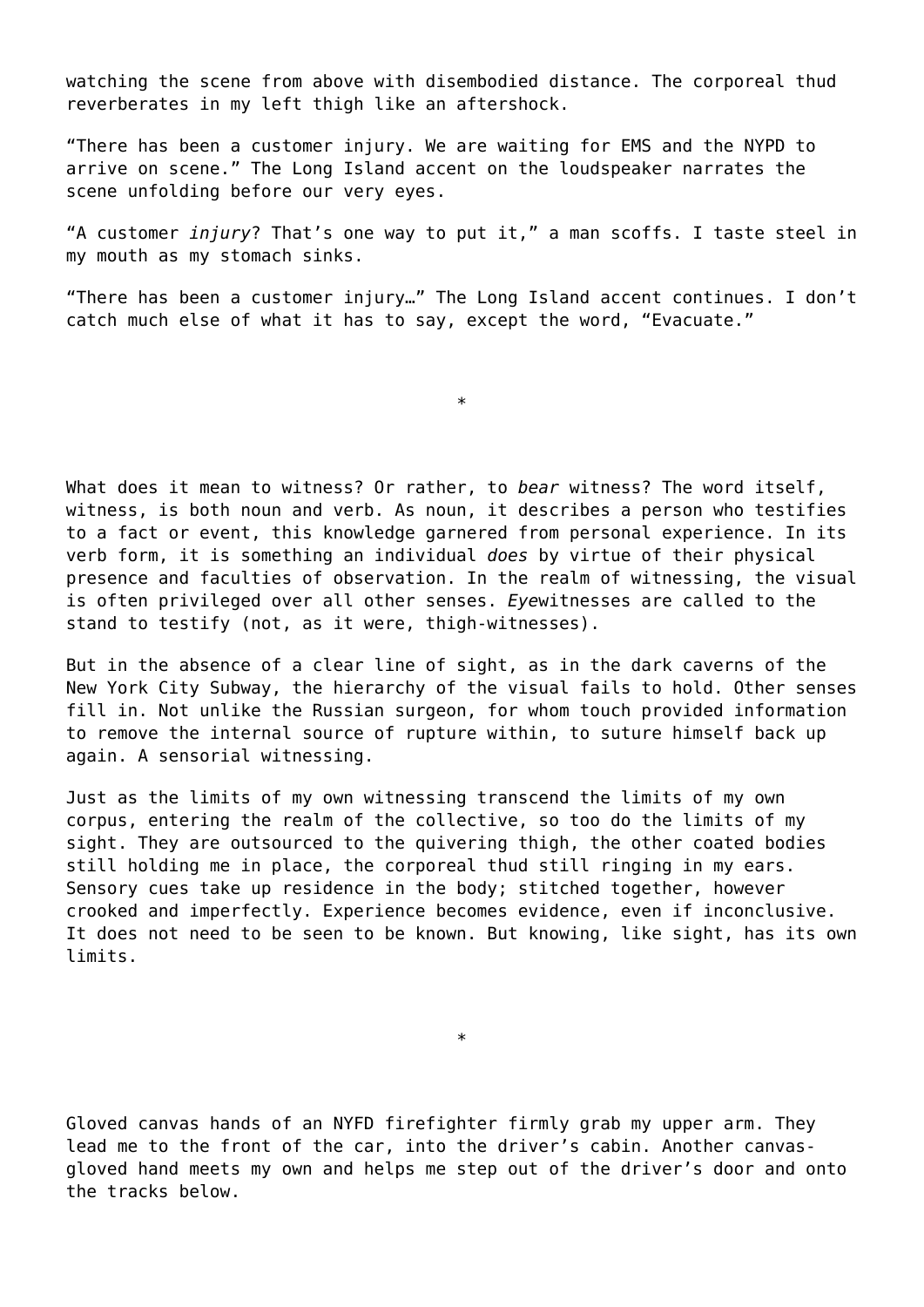They're worried we'll step on the wrong part of the tracks; there's a risk of electrocution, so each of us has our own personal escort, until we reach the other side of the tracks. Just to be moving feels like progress, although my knees wobble as if they were someone else's. They/we/I march quietly in the darkness. I do not realize that we are tracing a slight curve until there emerges from the right the most literal light at the end of the tunnel I will ever see. "West  $4<sup>th</sup>$ " I hear another omnipotent narrator say. I exhale at the sight of the station and wonder how long I'd been holding my breath.

Another hand reaches around my shoulder, ungloved, pulling me in close, and our trembling bodies hold each other as we carefully place each foot on a wooden pallet, avoiding the rails. We step in synchrony this way, as if our hip joints were attached to the same femoral head. It's dark, so I can't see the body to whom the arm is attached, but it is warm and feels soft.

"Holy shit I need a hug we're okay right we're okay phew we're all okay…" I can hardly keep up with my ambulation partner's words, let alone his steps. We reach the platform, a journey of 100? 200? 500? meters that felt like 10 miles. His arms help hoist me up on the edge of the platform, and we both climb out.

In the fluorescent light of West  $4<sup>th</sup>$  station, I finally see his face. It looks like I feel—wide eyes, gaping mouth, disorientation. He's relatively young, mid-30s at most, with thick chestnut brown hair and an exaggerated side-part, hair swept to the left, held in place with gel, to match a gelled mustache. He is wearing suspenders and a white button- down, underneath an unbuttoned winter trenchcoat, and his sartorial aesthetic seems slightly out of space and time.

"What's your name?" I ask. "Louie. Yours?" "Allie." Louie pulls me in for an embrace, which under any other circumstance with a stranger might feel violating, but here feels oddly comforting. For a moment, Louie and I hold each other in this way: the way I would hold my mother, my father, my brother, my partner. I can feel his heart racing through his coat, as rapidly as my own. Louie eventually pulls away, his hands on my shoulders still, and looks me in the eye. "We made it. We're okay. You gonna be okay? Hang in there, kid." And just like that, Louie turns, and sprints up the steps of West  $4<sup>th</sup>$  as if he was running from a ghost.

It's only then that I look around and notice the desolation. One of the busiest and most popular subway stations in Manhattan is all but deserted, save for the slow stream of my fellow passengers, still marching in a zombielike haze down the tunnel, flashlights dancing on the cavernous walls. Yellow police tape is strewn haphazardly across the platform. A crime scene.

I come to the conclusion that there is nothing left for me to do but to exit. My feet drag like lead up the stairs of West  $4<sup>th</sup>$  Station, into the blinding light of an early spring late-afternoon in Greenwich Village. Taxis and cyclists whirl by as the city dances its usual symphony, and the normalcy of it all feels so deeply insulting, so deeply impersonal, so deeply disconnected. A life lost somewhere in the caverns between 14th Street and West 4th. So many lives before and after, ending and continuing. Like a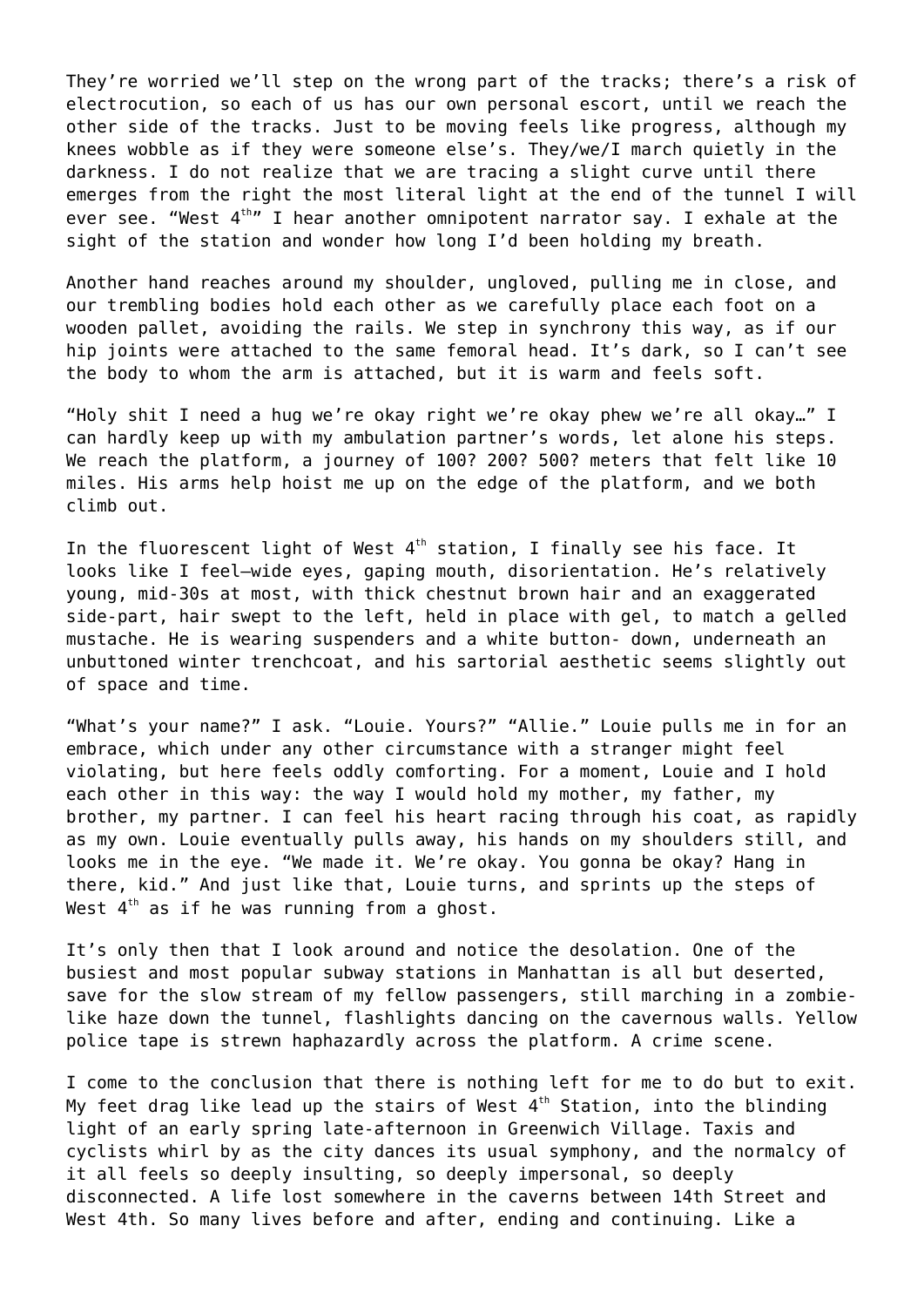shockwave, it all loses momentum as we ripple outwards into the spirals of this whirling city. Underneath us, the subway rumbles on.

\*

That night, back in our apartment, in the bath that my bewildered boyfriend draws for me, I rest my left thigh on the rim of the tub. It is still buzzing with the aftershock, and so am I. I take a deep inhale and submerge under the tub water until, finally, all of me feels like I'm floating.

I think about bodies and boundaries and barriers and strangers, until my mind is spinning, and that stranger's body that hit the barrier between me and that steel whooshing world sends another spasm through my left thigh. I am still in that front car of the F train; I am Wendy; I am Louie; I am not here.

When I can't hold my breath any longer, I resurface. Eyes above water, I open them. I stare down at the pale flesh of my own abdomen and wonder what it would take to suture myself up again, like the Russian surgeon; to call all parts of me from the front car back here, into the tub.

The narrator in my still-floating head, grasping for explanation, grapples with whether I have witnessed a death for the first time. I didn't *see* anything; technically the thud could have just as well been something inanimate. Save for the commentary that echoed down our car, seemingly confirmed by the presence of authorities (paramedics, firefighters, cops, the conductor), that word ("decapitated"), a human body would never have entered my imagination of possibility. It all seemed like a nightmare, the kind where your subconscious elevates the most assaulting and gruesome details to the fore and says, "yes, that'll do."

But these insignia seemed to validate the fact I did *feel* something: in my bones. I also perceived it through the sounds and voices and hands and faces of all my other fellow partial-witnesses. Wendy's nervous banter; Louie's hug. Together, we pieced together collective fragments of narration, trying to create meaning out of meaninglessness. But some things remain unknowable.

In the days that follow, I scour news sites for reports, even though most of me doesn't want to—the uncanniness of it all begs for some sort of anchoring, some sort of evidence of what it was that happened, what it was we witnessed, if only incompletely. Most of what I find shocks me: that there are many fatal occurrences involving the subway, seemingly more days than not.

Several days later, I trace a report to a fatal subway surfing on the F train. The report uses the incident as an example for a story on the rising trend of subway surfing, where individuals (often in their teens or early 20s) climb atop the car or outside a door, freeriding the train on its periphery. There are no identifying details, not any I would recognize anyways. Somewhere deep in me, anger wells. It feels dehumanizing, that this